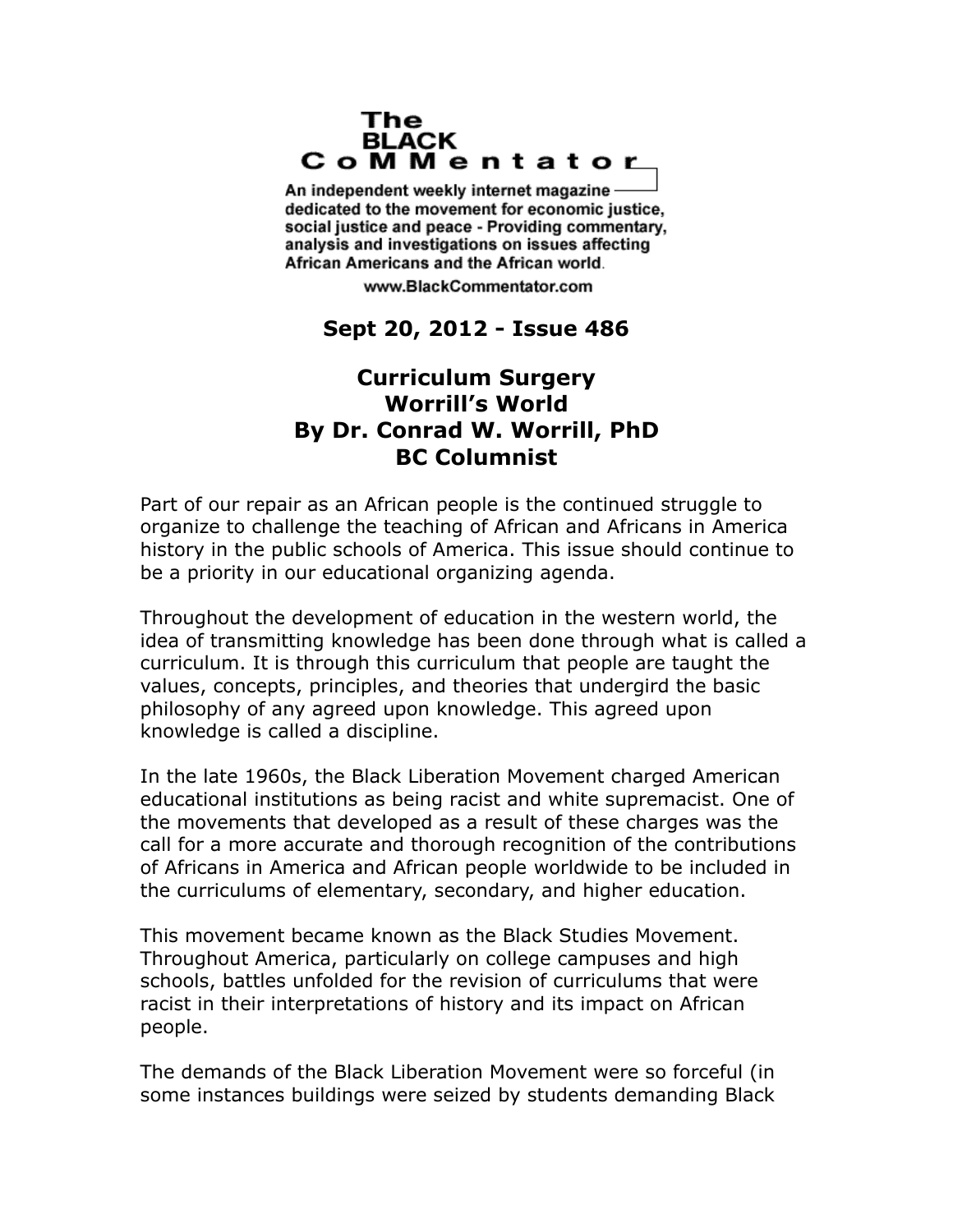Studies be taught at their schools) that many universities began to develop Black Studies programs. On the secondary and elementary level in many school districts throughout the United States task forces were developed to study, evaluate, and recommend changes in public school curriculums regarding the contributions and history of African people in the world.

It has been well over thirty years since the call was made for Black Studies and since the first Black program was established at San Francisco State University, after months of intense battle by African in America students with university officials.

During this current climate of so-called educational reform very little discussion has taken place regarding the continued racism and white supremacy of American public school curriculums. The great movement of the 1960s and 70s put the issue of Black Studies on the American agenda, but like many issues of the 1960s, they have either fallen by the wayside or have been put on the back burner.

The concern has shifted from what is being taught to African in America children to the problems with skill development in reading and math. There must be a balance in our concerns, not just regarding skill development, but for what is taught. To have African in America children skilled and proficient at reading and math but having no idea of who they are or where they came from will repeat the historical errors of education that Carter G. Woodson so insightfully discusses in his 1933 publication of *The Mis-Education of the Negro.*

We must not abandon the struggle to demand that the public school curriculums in America be changed to reflect an accurate interpretation of the history, culture, and contributions of African people in math, science, language arts, art, and social studies. At the Ninth National Convention of the National Black United Front (NBUF) in 1988, in Kansas City, Missouri, the decision was made to place education as a major priority in our National Plan of Action in the work that NBUF carries out in all of its chapters.

NBUF drew on the success of the Portland Chapter members of NBUF who were able to organize the African in America community in Portland to demand significant changes be made in what is called the baseline areas of the curriculum as it relates to African people. Some of the best African minds in the world, such as our distinguished ancestors Dr. John Henrik Clarke and Dr. Asa G. Hilliard, III were brought in as consultants to help rewrite the curriculum of the Portland